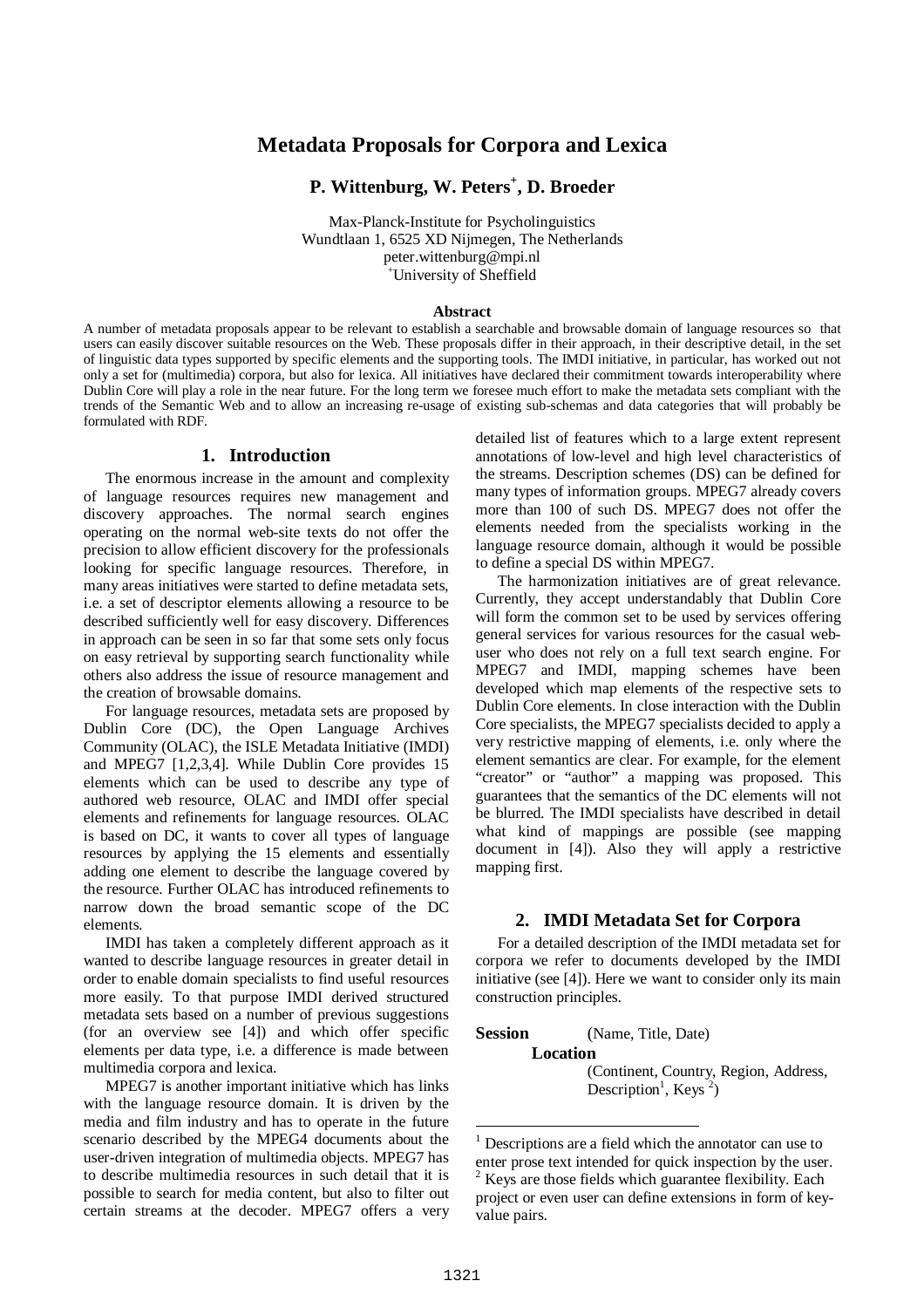**Project**

(Name, Title, ID, Contact, Description) **Collector**

(Name, Contact, Description)

#### **Content**

(CommunicationContext, Genre, Task, Modalities, Languages, Description, Keys)

## **Participants**

(Type, Name, FullName, Code, Role, Language, EthnicGroup, Age, Sex, Education, Anonymous, Description, Keys)

#### **Resources**

#### **MediaFile**

(ResourceLink, Size, Type, Format, Quality, RecordingCondition, Position, Access, Description)

#### **AnnotationUnit**

(ResourceLink, Annotator, Date, Type, Format, ContentEncoding, CharacterEncoding, Access, Language , Anonymous, Description)

#### **Source**

(ID, Format, Quality, Position, Access, Description)

#### **References**

The elements in bold face denote the main dimensions of the descriptions. Within the IMDI scheme they represent sub-schemas in analogy to MPEG7. The terms in brackets are the elements within these sub-schemas which can be associated with values. A few of these represent other sub-schemas for separate purposes such as " Access" which refers to a block with access information.

### **3. IMDI Metadata Set for Lexica**

With respect to lexica there was no detailed set of metadata available. With DC all resources can be described, but on an insufficient level for the user from the linguistic domain; also OLAC does not address these special linguistic needs. Within the ISLE Metadata Initiative and a number of projects such as DOBES [7] a need was indicated to create a useful and detailed metadata set that describes all types of lexica such as simple wordlists, multilingual or monolingual dictionaries, concordances and many others. A first proposal has been formulated out within the IMDI project (see [4]). As opposed to corpora there were no earlier examples of such metadata descriptions. Even the Text Encoding Initiative [8] has not made explicit statements about this. Therefore IMDI had to analyze the results of existing lexicon initiatives. The work within initiatives such as EAGLES/ISLE [9], OLIF [10] and the terminology oriented projects such as MARTIF [11] and SALT [12] gave much insight into the ways lexica could be described at metadata level. This analysis resulted in a comprehensive report about lexicon structures [13]. A recent workshop about multilingual lexica within the ISLE project [14] devoted time to discussing metadata issues. Peters [15] and Gibbon [16] both described principles and elements of how lexica could best be described to satisfy the wishes of the community. While Peters focused on the elements needed to describe linguistic content such as main categories and sub-categories, Gibbon focused on structural aspects. The two proposals can be seen as complementary.

The IMDI proposal unifies the existing IMDI approach for corpora with the suggestions from Peters and Gibbon. The structural analysis has shown that lexicon structures are highly dependent on the languages studied and on linguistic theories used in the modelling process. Therefore lexical metadata should be defined at a sufficiently high and theory-neutral level of linguistic abstraction. For more detailed inspections it should offer the possibility to access more detailed levels of linguistic content description such as a resource schema definition. It was agreed, therefore, to define main domains of linguistic description (e.g. "Orthography") and associate controlled vocabularies with them. A typical content description would contain a list of such main categories. each of them having a set of values. In the case of "Orthography" it could be, for example, "spelling, syllabification, hyphenation".

Other metadata types that have been taken into account concern, among others, the language covered by the resource, the language the resource uses to describe its entries, the modality of the linguistic content (e.g. sound, video, graphics), formal aspects of its storage format, and administrative data such as the creator and the date of creation. This can be done in a similar way to how corpus resources are described in the existing IMDI set.

#### **Lexicon Object**

(Name, Title, Date, Version, LexiconType) **Creator**

(Name, Contact, Description)

**Project**

(Name, Title<sup>3</sup>, ID, Contact, Description)

**Object Languages**

(Description, MultilingualityType,

# Language)

**Meta Languages** (Description, Language)

## **Lexical Entry**

(Modality, Headword type, Orthography, Morphology, Morphosyntax, Syntax, Phonology, Semantics, Etymology, Usage, Frequency)

#### **LexiconUnit**

(Format, AccessTool, Media, Schema, Character Encoding, Size, No Lexical Entries, Access, Keys, Description)

# **Source**

**References**

 $\overline{a}$ 

<sup>&</sup>lt;sup>3</sup> In the published version at the IMDI site this element was not mentioned due to an omission.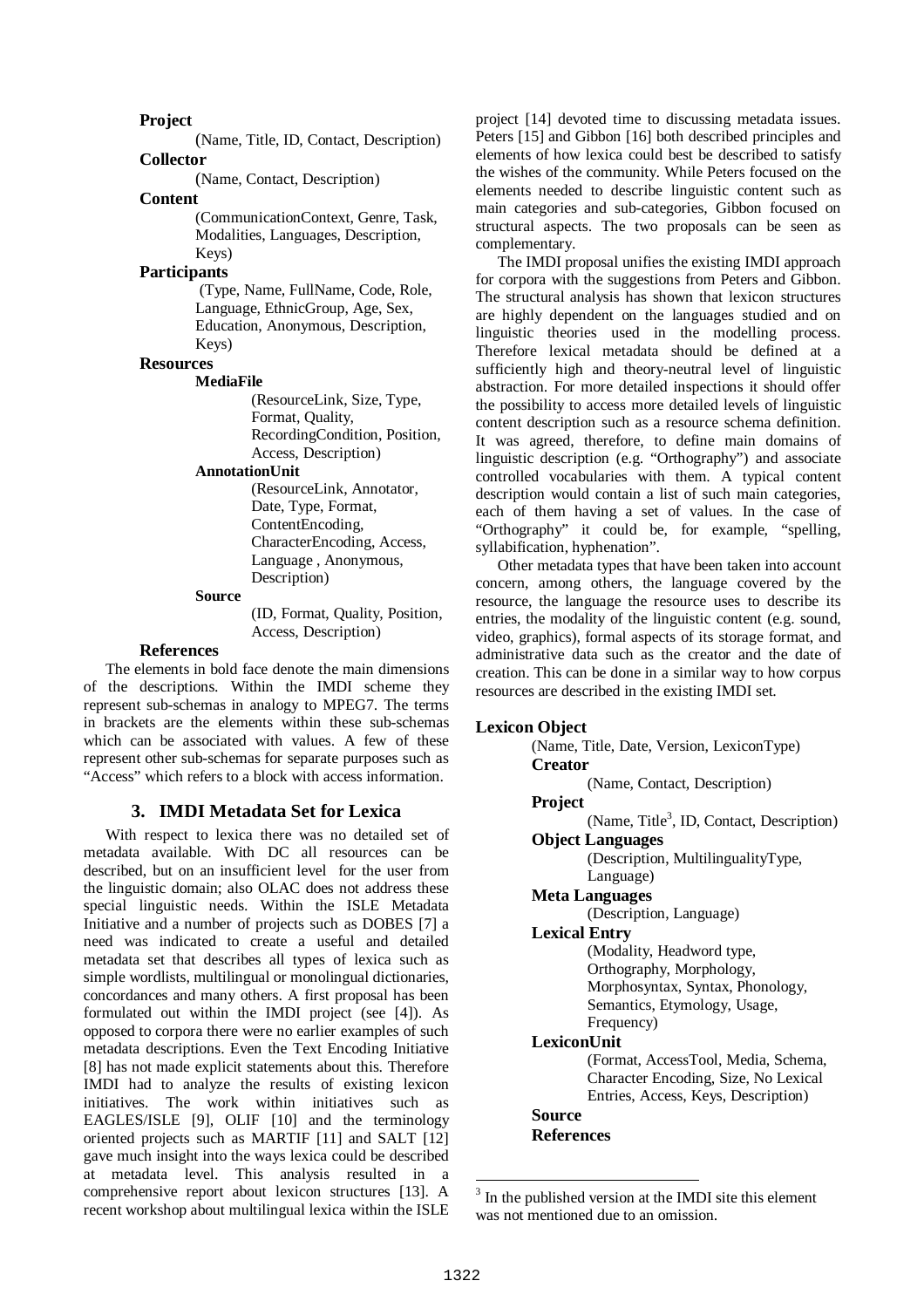This first proposal for a lexicon metadata set was designed bottom up in accordance with the user requirements. A distinction had to be made between ObjectLanguages and MetaLanguages. While the first refer to the languages relating to the lexicon, the second are used to describe the languages which are used to describe the meaning and other aspects. The linguistically relevant information is contained in the block named "LexicalEntry". Here the given terms specify subdimensions which can be associated with a number of values.

An example may illustrate the principle. Given that the lexicon contains the following morphosyntactic contains the following morphosyntactic information *Part of Speech, Inflection, Countability, Gradability and Gender.* Then independent of the structural embedding of the information in the lexicon, the metadata description would contain under " Morphosyntax" exactly that list as values, announcing the availability of the appropriate kind of information. It was decided not to include details of the microstructure in the metadata description since there are too many differences between various lexica. It is up to the user to look at details.

Another point of concern is the obvious fact that there is some overlap with the metadata set for corpora/sessions. When further discussions turn out to support the approach for the definition of the lexical metadata set, efforts have to be taken to formulate sub-schemas so that at least some are the same for the two sets. For some main dimensions such as Creator/Collector, Project, AnnotationUnit/LexiconUnit and References this seems to be possible. Of course, the dimensions intended to describe the lexical content are different from the content descriptors for corpora. Further, there is no "Participants" concept for lexica. These sub-schemas have to be different dependent on the type of metadata set.

## **4. Comparison of Metadata Environments**

For the language resource community it may be useful to compare the existing metadata proposals. A comparison would simplify the task of choosing the most appropriate one a certain project. In the following table a number of points are mentioned. It is not apparent whether these points can be seen as advantageous under all circumstances.

| <b>Feature</b>                    | DC    | <b>OLAC</b> | <b>IMDI</b> | MPEG7  |
|-----------------------------------|-------|-------------|-------------|--------|
| language resource specific        | no    | yes         | yes         | no     |
| subschema per data type           | no    | no          | yes         | no     |
| bottom up design                  | no    | no          | yes         | yes    |
| size of element set               | small | small       | middle      | large  |
| level of detail                   | low   | low         | high        | high   |
| extensible by user/project        | no    | no          | yes         | yes    |
| overhead <sup>4</sup> in creating | low   | low         | high        | high   |
| housekeeping elements             | no    | no          | yes         | 9      |
| Resource bundling                 | no    | no          | yes         | ?      |
| structure                         | flat  | flat        | struct      | struct |
| direct DC compliance              |       | yes         | no          | no     |
| DC mapping available              | ۰     | yes         | yes         | yes    |
| <b>XML Schema Definition</b>      | yes   | yes         | yes         | ?      |

<sup>4</sup> Overhead involved indicates time to spend for creation if all elements are used. In IMDI however only few elements are mandatory.

 $\overline{a}$ 

| spec. XML sub-schemes        | no            | no            | not yet   | ves                     |
|------------------------------|---------------|---------------|-----------|-------------------------|
| discovery and selection      | search        | search        | s & $b^5$ | s, b $&$ f <sup>o</sup> |
| management support           | no            | no            | yes       |                         |
| editor with cv ready         | no            | no            | yes       | no                      |
| browser ready                | no            | no            | yes       | no                      |
| Search ready                 | yes           | yes           | yes       | no                      |
| Search on linguistic details | no            | no            | yes       | no                      |
| Efficiency tools ready       | $\mathcal{P}$ | $\mathcal{P}$ | yes       | 9                       |
| Direct tool start            | no            | no            | yes       | າ                       |

From the outset the IMDI environment was perceived as having to support LR specialists in not only discovering but also managing resources. Therefore, LR of different data type can be integrated into linked domains of metadata descriptions. Resources in these linked metadata universes can be discovered by browsing and/or searching. Once found, a suitable resource can be directly manipulated. Users can themselves configure which tools they want to be able to start immediately from the browser on such resources.

To aid the specialists, the IMDI set offers more detailed description possibilities than the DC or OLAC set. Some see this as a disadvantage since more overhead is involved in the creation process. IMDI solves this by making only few elements mandatory and by offering efficiency tools which allow the modification of whole sub-trees of metadata descriptions with one command. In doing so it offers a kind of spreadsheet functionality.

With respect to design, IMDI and MPEG7 started similarly –in that they both investigated the needs of the communities and followed a bottom-up design. OLAC started from the perspective that its set should be very close to the DC set. Both approaches have their pros and cons. While the mapping from the OLAC set to DC is simple, the other two mappings are not apparent and information is lost. Nevertheless, MPEG7 and IMDI have declared to support the OAI (Open Archives Initiative) type of harvesting protocol [17]. This will allow the casual web user to also run his queries across the MPEG7 and IMDI descriptions - of course with limited detail.

### **5. Tools for Metadata Operations**

The tools that support the IMDI metadata set and infrastructure are:

- The IMDI BCE ditor that is used to create IMDI metadata descriptions.
- The IMDI BCBrowser. A viewer for the IMDI metadata descriptions that allows navigating the universe of connected IMDI metadata descriptions.
- The IMDI Search tool that allows the user to specify a query for specific resources in the IMDI universe.

<sup>&</sup>lt;sup>5</sup> Searching and Browsing

<sup>&</sup>lt;sup>6</sup> Searching, Browsing and Filtering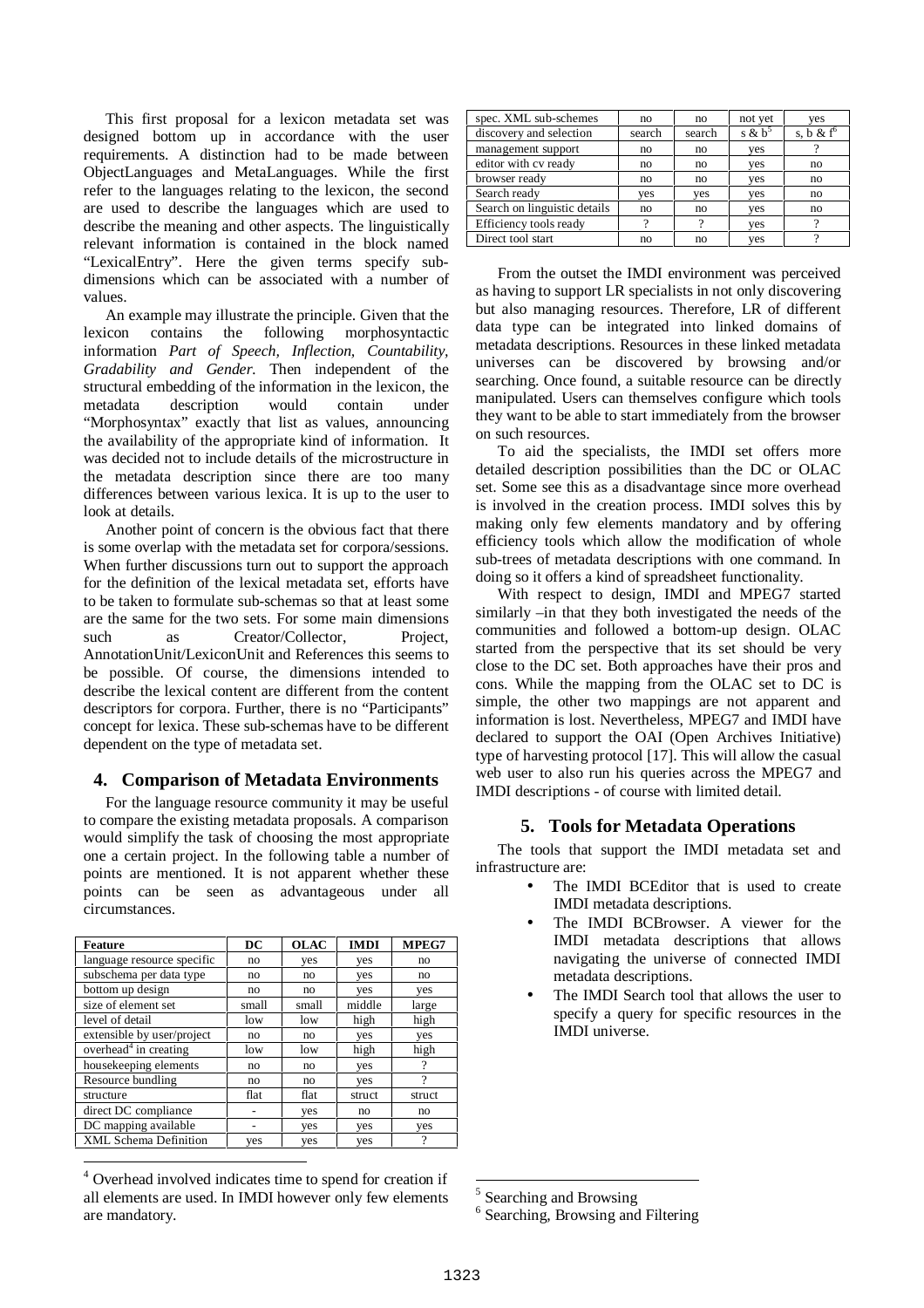A number of scripts allowing to work efficiently

All tools were programmed in Java and Perl for platform independence and are downloadable from the website: http://www.mpi.nl/tools.

The editor presents all the IMDI metadata elements in a structured GUI to the user. It supports the use of Controlled Vocabularies and user definable keyword/value pairs that the IMDI set allows for user or project specific extensions. Also it enforces constraints on the values for some metadata elements where applicable and practical. To aid working efficiency the editor allows the re-usage of a number of element blocks

which will recur in many metadata descriptions such as biographical data of the informants and collectors. The editor is programmed to synchronize with repositories providing controlled vocabularies on user command if the computer the editor is running on is connected to the web. This mechanism ensures that the user can download and use the most recent definitions, e.g. of the names of countries. Internationally agreed notation conventions allow differences between different vocabularies. For example, the ISO language lists contain only a few hundred language names and the Ethnologue list [10] contains more than 4000 names. In fact users can add their own lists but searching would become a problem if there is no mapping definition.

The IMDI BCBrowser is the central tool for exploiting the IMDI metadata infrastructure. It allows navigation in the domain of linked IMDI metadata descriptions by clicking on corpus

links. The browser keeps track of its position in the browsable corpus structure and displays the metadata and human readable descriptions associated with the subcorpus in focus. It allows the user to set bookmarks thus facilitating easy navigation.

The browser is also capable of displaying HTML formatted or PDF files that are often provided as extra documentation for corpora. It is possible to link in such HTML pages or PDF files in the corpus tree. From the HTML pages there may be links back to metadata descriptions making it possible to mix classical HTML browsing with browsing the IMDI corpus universe.



Figure 1 shows a screenshot from the IMDI Editor Figure 1 shows a screenshot from the IMDI Editor



Figure 2 shows a screenshot of the IMDI browser. Figure 2 shows a screenshot of the IMDI browser.

An interesting application of this is a world map that was created as a portal of the MPI corpora. This world map is viewable as an HTML file but has, at the appropriate places, links to metadata descriptions for corpora that correspond to those locations. We are presently engaged in trying to incorporate a professional geographic information system since the HTML world map is not completely satisfactory. The worldmap is just one other alternative view on a corpus since it is organized according to geographical principles.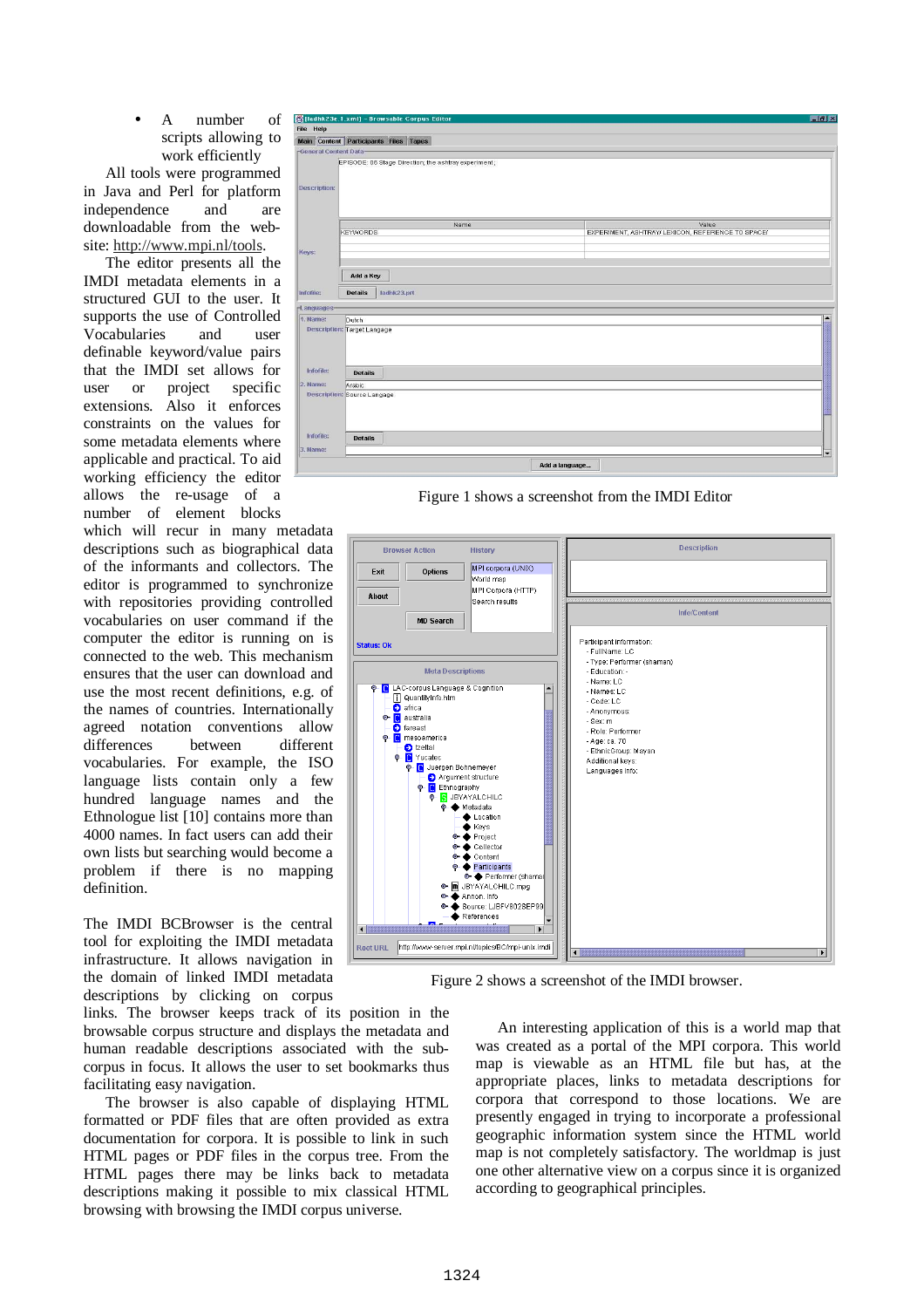One of the very important functions of the browser is that it offers the user a set of appropriate tools for further analysing resources once they have been located and it allows for operation in a distributed scenario where all resources are indicated by URLs. Each user or group of users can create a configuration file containing information on how to immediately start a tool and pass over the necessary parameters to start the tool with the discovered resource(s). The browser offers a selection from which the user can choose.

The search tool is the most recent IMDI development. It allows the user to specify a query for sessions whose metadata complies with the specified constraints. The UI offers the user an easy way to specify a query compliant with the IMDI element set, the elements value constraints and CVs used.

Results are presented in the form of URLs for the session metadata description files that comply with the query. The user may make these sessions visible in the IMDI-BCBrowser for further inspection or a special corpus label can be created containing all these sessions that can be saved for future reference and processing. The search tool can, of course, be started from the IMDI-BCBrowser. The search tool has to be extended to support the distributed architecture underlying the IMDI concept and it has to be checked as to how it can support harvesting of other metadata repositories by, for instance, using the OAI protocol. Currently, two teams are working on an improved search tool working in fully distributed scenarios.

The next step is to support the lexicon metadata specifications in the editor, which involves the creation of a sub-block for lexicon specific elements. The browser extension will not create large problems since this tool is programmed so that it can easily adapt to different schemas.

#### **6. Future Perspectives**

Although unified metadata searchable and browsable in the Web is a fairly new concept, we already have an excellent insight into the requirements for the future.

First we need to convince researchers and developers in universities and industry to participate and to create metadata domains with a critical mass of data so that all the many and valuable resources existing on the disks and tapes will become viewable for the whole domain or at least their metadata. In Europe a first step in this direction has been taken by setting up the INTERA project (Integrated European Resource Area). Its goal is to have various data centers working together to create an IMDIbased metadata domain and to integrate language resource and tool repositories.

The interoperability between different domains has already been addressed by the OAI. We expect even more different metadata initiatives to emerge where both approaches will be perceived: a bottom-up approach driven by the requirements of the discipline and top-down approaches starting from compatibility aspects with DublinCore.

| $\times$<br>↳                                                                   | <b>Session</b> |                          | Location    | $\blacksquare$ | Country |                          | ▼                                                                  |                          |                      |                          |         | Netherlands |    | $\overline{\phantom{a}}$ |
|---------------------------------------------------------------------------------|----------------|--------------------------|-------------|----------------|---------|--------------------------|--------------------------------------------------------------------|--------------------------|----------------------|--------------------------|---------|-------------|----|--------------------------|
| $\times$<br>$\overline{\phantom{a}}$                                            | <b>Session</b> | $\overline{\phantom{a}}$ | Participant |                | (X)     | $\overline{\phantom{a}}$ | <b>Primary Language</b>                                            | $\overline{\phantom{a}}$ | Name                 | $\overline{\phantom{a}}$ | TURKISH |             |    | $\overline{\phantom{a}}$ |
| ×<br>↳                                                                          | <b>Session</b> |                          | Participant |                | (X)     |                          | <b>Sex</b>                                                         |                          |                      |                          |         |             | lм |                          |
|                                                                                 |                |                          |             |                |         |                          |                                                                    |                          |                      |                          |         |             |    |                          |
|                                                                                 |                |                          |             |                |         |                          |                                                                    |                          |                      |                          |         |             |    |                          |
| Query specification                                                             |                |                          |             |                |         |                          |                                                                    |                          |                      |                          |         |             |    |                          |
| Session.Location.Country: Netherlands                                           |                |                          |             |                |         |                          |                                                                    |                          |                      |                          |         |             |    |                          |
| Session.MDGroup.Participants.Participant(X).Languages.Language[0].Name: TURKISH |                |                          |             |                |         |                          |                                                                    |                          |                      |                          |         |             |    |                          |
| Session.MDGroup.Participants.Participant(X).Sex: M                              |                |                          |             |                |         |                          |                                                                    |                          |                      |                          |         |             |    |                          |
|                                                                                 |                |                          |             |                |         |                          |                                                                    |                          |                      |                          |         |             |    |                          |
|                                                                                 |                |                          |             |                |         |                          |                                                                    |                          |                      |                          |         |             |    |                          |
|                                                                                 |                |                          |             |                |         |                          |                                                                    |                          |                      |                          |         |             |    |                          |
|                                                                                 |                |                          |             |                |         |                          |                                                                    |                          |                      |                          |         |             |    |                          |
| hits:                                                                           | $\mathbf 0$    | progress:                |             |                |         |                          |                                                                    |                          |                      |                          |         |             |    |                          |
|                                                                                 |                |                          |             |                |         |                          | Session 000000.URL="/home/broeder/BrowsCorp/classes/imdi-test.xml" |                          |                      |                          |         |             |    | $\blacktriangle$<br>Ψ    |
|                                                                                 |                |                          |             |                |         |                          |                                                                    |                          |                      |                          |         |             |    |                          |
|                                                                                 |                |                          |             |                |         | <b>Search</b>            | <b>Stop</b>                                                        |                          | <b>Create Corpus</b> |                          | Close   |             |    |                          |
|                                                                                 |                |                          |             |                |         |                          |                                                                    |                          |                      |                          |         |             |    |                          |

Figure 3 shows a screenshot from the search component.

The IMDI team also created a number of scripts which allow users to work efficiently with IMDI type of metadata descriptions. One such tool is provided to add or change element values in a whole range of MD descriptions using one command. Another allows the user to create metadata descriptions from spreadsheet documents, although this has proved problematic. Spreadsheet entries are not guided by constraints or controlled vocabularies therefore conformity has to be checked very carefully. There are a few other minor scripts which will hopefully become obsolete when the editor or browser have been extended.

Driven by the needs of the Semantic Web [18] and the

requirements of re-usage of already existing definitions of data categories and structural definitions we notice that there is a great trend towards uniformity at a higher level. The emergence of terminology repositories will create highly reliable namespaces where metadata elements and controlled vocabulary will be specified in a standard and machine readable fashion. This will allow people to use and integrate them into their definitions. Further, RDF (Resource Description

Framework) [19] allows us to define structures and therefore semantic relationships between existing data categories to create new more complex ones. Also these RDF schemas will be available in open repositories enabling their re-use by other initiatives.

Another related development will hopefully enforce international standardization. The ISO organization has set up a sub-committee devoted to the standardization of terminology in language resource management (TC 37/ SC4). Metadata will play an important role here.

#### **7. References**

[1] *Dublin Core: http://dublincore.org/*